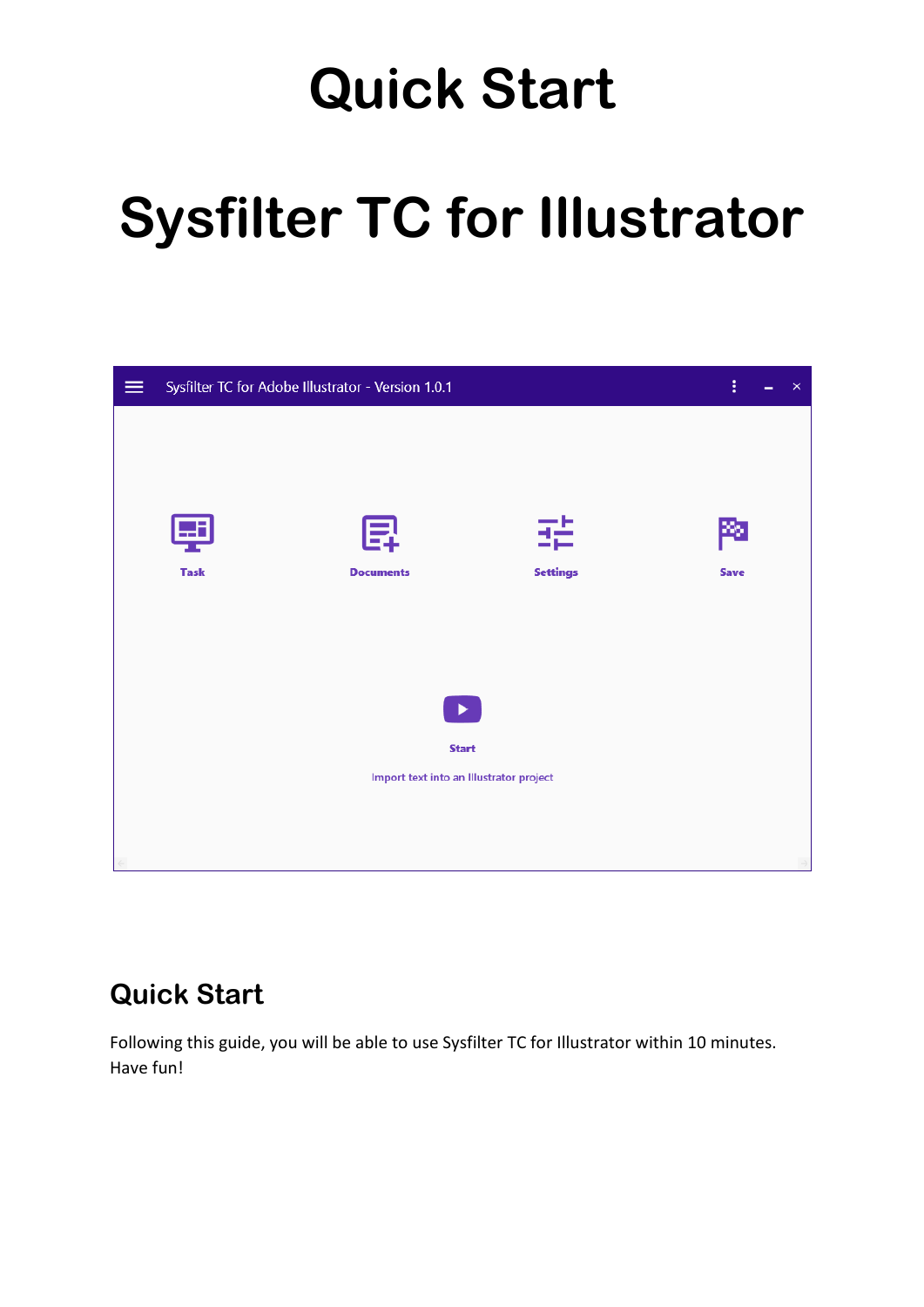#### **1. Installation**

Run the download file and follow the instructions on the screen.

#### **2. Test Software**

After installation and after Sysfilter TC has been started, a welcome screen will appear. Click on "Test software" in the welcome screen. You will be taken to the main screen.

#### **3. Filter Setup**



Select the desired Illustrator version. The settings window opens via the **"Settings" -> "General settings"** button. In the selection field, select the Illustrator version.

The corresponding Illustrator version must be installed on your system.

● Illustrator CC 2021 is selected by default.

Then close the project settings window.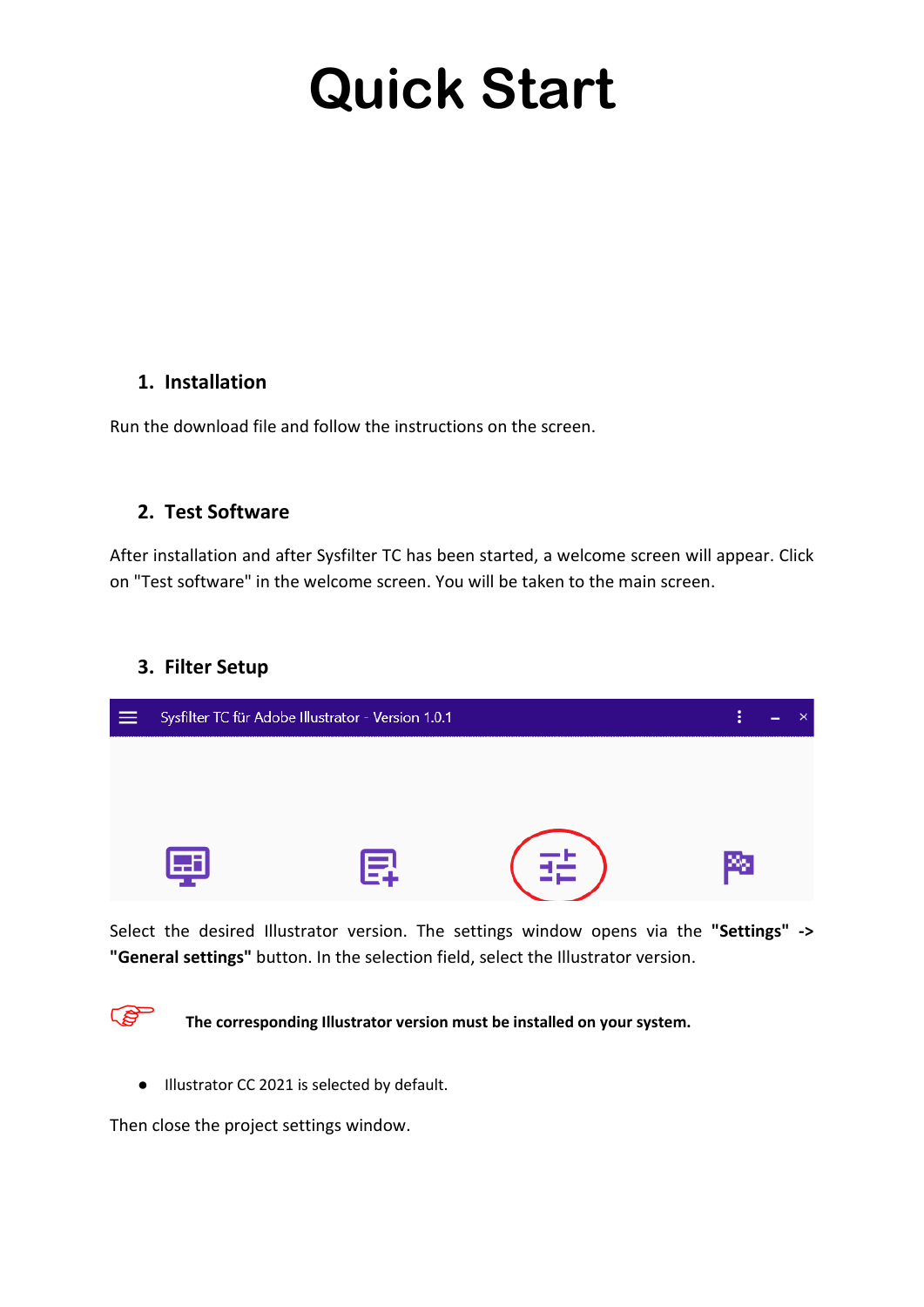#### **4. Select task**

• *If you want to export texts:*

Click on the **"Task"** botton and select **"Export text from an Illustrator project"** in the Task field.

Or after the text export:

• *If you want to import texts:*

Select "Import text into an Illustrator project" under **"Task"**.

Close the current window.

#### **5. Select Document**

Click on the "**Documents"** button and enter the path where the documents are located in the text field.

The files are listed automatically in the file list.

To select the files, activate the desired check boxes.

Close the current window.